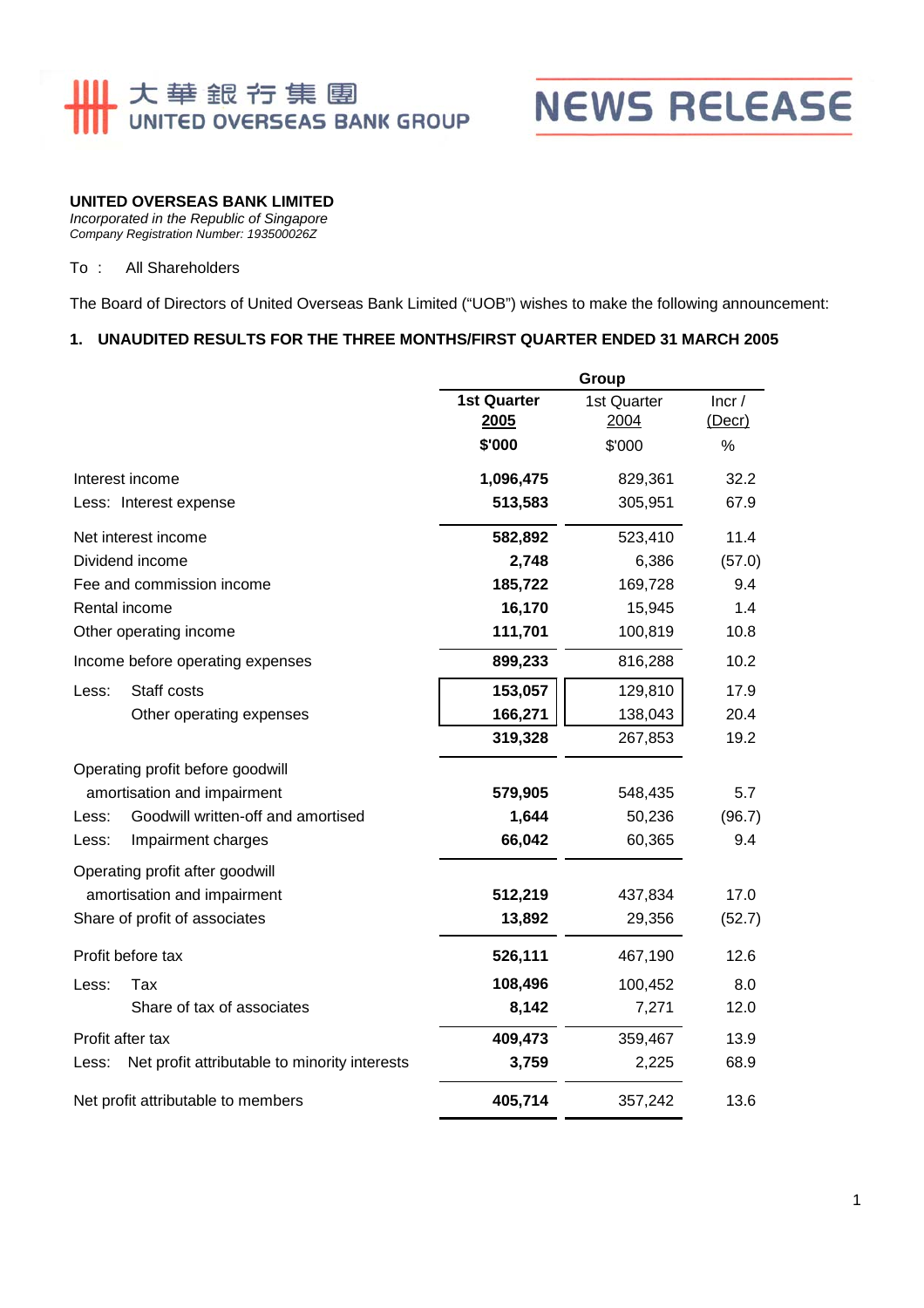# **Ⅲ** 大華銀行集團

## **NEWS RELEASE**

## **2. SELECTED BALANCE SHEET DATA**

|                                                                        | Group       |                       | <b>Bank</b>     |             |                       |                 |
|------------------------------------------------------------------------|-------------|-----------------------|-----------------|-------------|-----------------------|-----------------|
|                                                                        | 31-Mar-05   | Restated<br>31-Dec-04 | Incr/<br>(Decr) | 31-Mar-05   | Restated<br>31-Dec-04 | Incr/<br>(Decr) |
|                                                                        | \$'000      | \$'000                | %               | \$'000      | \$'000                | %               |
| <b>Assets</b>                                                          |             |                       |                 |             |                       |                 |
| <b>Total assets</b>                                                    | 134,066,387 | 134,775,577           | (0.5)           | 110,231,108 | 112,562,056           | (2.1)           |
| Loans and advances including<br>trade bills to non-bank customers      | 64,106,034  | 64,187,972            | (0.1)           | 50,194,794  | 50,459,579            | (0.5)           |
| <b>Liabilities</b>                                                     |             |                       |                 |             |                       |                 |
| Deposits of non-bank customers                                         | 80,068,561  | 78,950,708            | 1.4             | 62,435,768  | 62,286,475            | 0.2             |
| Total deposits including<br>bankers' deposits                          | 106,707,139 | 107,144,805           | (0.4)           | 88,424,660  | 90,151,507            | (1.9)           |
| Subordinated debts (unsecured)                                         |             |                       |                 |             |                       |                 |
| Due after one year<br>$\overline{\phantom{a}}$                         | 5,547,424   | 5,676,766             | (2.3)           | 5,463,099   | 5,592,809             | (2.3)           |
| Other debts issued                                                     |             |                       |                 |             |                       |                 |
| Due within one year (secured) <sup>*</sup><br>$\overline{\phantom{a}}$ | 927,282     | 925,366               | 0.2             |             |                       |                 |
| Due within one year (unsecured)                                        | 16,496      | 16,338                | 1.0             | 16,496      | 16,338                | 1.0             |
| Due after one year (unsecured)<br>$\overline{\phantom{a}}$             | 513,530     | 517,489               | (0.8)           | 513,531     | 517,489               | (0.8)           |
| <b>Capital and reserves</b>                                            |             |                       |                 |             |                       |                 |
| Issued and paid-up capital                                             | 1,536,530   | 1,536,255             |                 | 1,536,530   | 1,536,255             |                 |
| Total shareholders' equity                                             | 13,935,320  | 13,456,026            | 3.6             | 11,981,867  | 11,689,753            | 2.5             |
| <b>Net asset value</b>                                                 |             |                       |                 |             |                       |                 |
| Net asset value per ordinary share<br>based on issued share capital as |             |                       |                 |             |                       |                 |
| at end of the financial period (\$)                                    | 9.07        | 8.76                  | 3.5             | 7.80        | 7.61                  | 2.5             |

 on all assets of the SPE. \* These debts are issued by Archer 1 Limited, a special purpose entity ("SPE") of the Group, and secured by a floating charge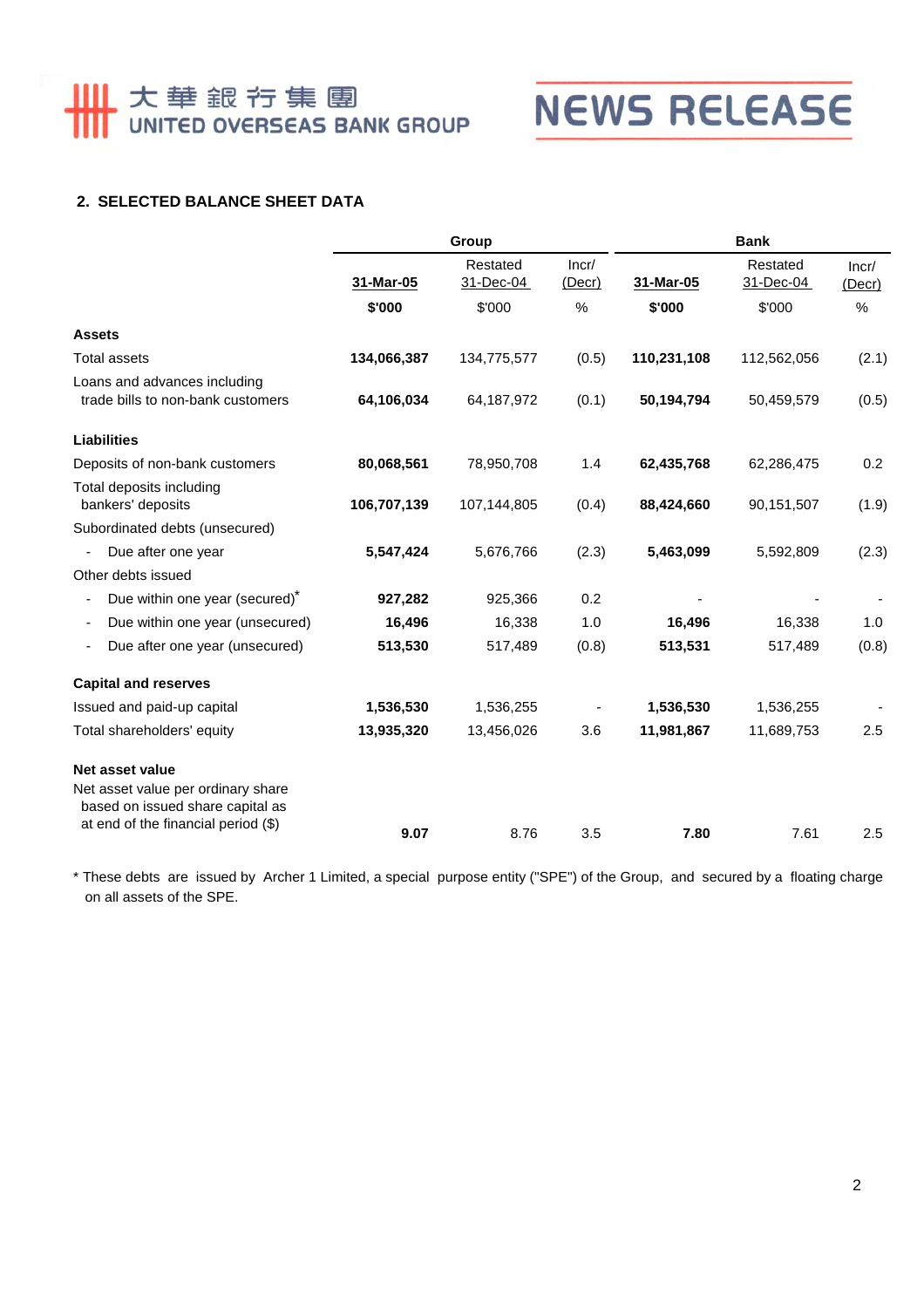## 111 大華銀行集團 UNITED OVERSEAS BANK GROUP



## **3. OTHER INFORMATION**

|                                                                                    | Group                             |                     |                  |
|------------------------------------------------------------------------------------|-----------------------------------|---------------------|------------------|
|                                                                                    | <b>1st Quarter</b><br>2005        | 1st Quarter<br>2004 | Incr/(Decr)<br>% |
| Depreciation (\$'000)                                                              | 35,190                            | 28,282              | 24.4             |
| Annualised net profit as a percentage<br>of average total shareholders' equity (%) |                                   |                     |                  |
|                                                                                    | 11.8                              | 10.6                | 11.3             |
| - Excluding goodwill amortisation                                                  | 11.9                              | 12.1                | (1.7)            |
| Annualised earnings per share (cents)                                              |                                   |                     |                  |
| - Basic                                                                            | 105.6                             | 90.9                | 16.2             |
| - Fully diluted                                                                    | 105.6                             | 90.9                | 16.2             |
|                                                                                    | - Including goodwill amortisation |                     |                  |

(d) Details of new shares of the Bank are as follows:

| Particulars of Issue                                                        | No. of new shares<br>issued between<br>1-Jan-05 and<br>31-Mar-05 | No. of new shares<br>that would have been issued<br>upon the exercise of all<br>outstanding options |              |
|-----------------------------------------------------------------------------|------------------------------------------------------------------|-----------------------------------------------------------------------------------------------------|--------------|
|                                                                             |                                                                  | At 31-Mar-05                                                                                        | At 31-Mar-04 |
| Exercise of share options granted under<br>the UOB 1999 Share Option Scheme | 275,000                                                          | 3,991,000                                                                                           | 4,390,000    |

### **4. REVIEW OF PERFORMANCE**

- (a) The financial statements have been prepared in accordance with Singapore Financial Reporting Standards ("FRS"). The new and revised FRS that are applicable to the Group with effect from 1 January 2005 and that have impact on the Group's financials are as follows:
	- i) FRS39 Financial Instruments: Recognition and Measurement
	- ii) FRS103 Business Combinations / FRS36 Impairment of Assets / FRS38 Intangible Assets
	- iii) FRS102 Share-based Payment
	- iv) FRS105 Non-current Assets Held for Sale and Discontinued Operations

Other than the above changes, the accounting policies and computation methods adopted in the financial statements for the first quarter of 2005 are the same as those adopted in the audited financial statements for the financial year ended 31 December 2004.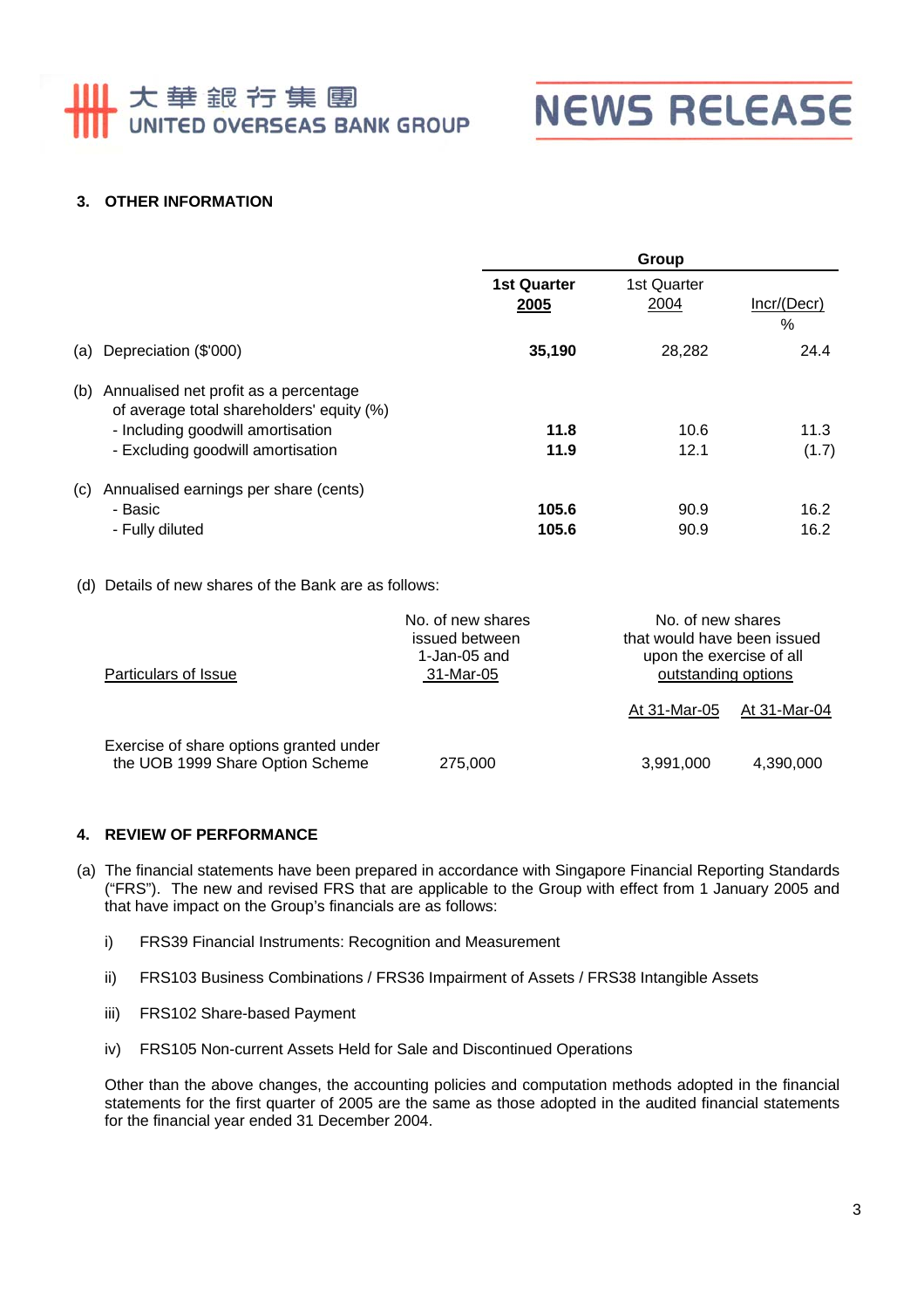## 大華銀行集團 UNITED OVERSEAS BANK GROUP



- (b) The financial statements of the Group for the first quarter of 2005 included the corresponding results of Bank of Asia Public Company Limited and its subsidiaries ("BOA") which were acquired by the Group on 27 July 2004, while that of the first quarter of 2004 did not include BOA's results.
- (c) The Group's net profit after tax ("NPAT") of \$406 million in the first quarter of 2005 ("1Q05") was an increase of \$49 million or 13.6% over the \$357 million registered in the first quarter of 2004 ("1Q04"). The increase was mainly due to higher net interest income, discontinuation of goodwill amortisation, and higher fee and commission income. These were partly offset by higher operating expenses and lower share of profit of associates.
- (d) Total income increased 10.2% to \$899 million in 1Q05 from \$816 million in 1Q04, primarily due to higher net interest income mainly from loans, and higher fee and commission income, contributed mainly by the acquisition of BOA.
- (e) The Group's total operating expenses increased 19.2% to \$319 million in 1Q05 from \$268 million in 1Q04 attributed mainly to the acquisition of BOA. Staff costs increased 17.9% to \$153 million primarily due to higher headcount, while other operating expenses increased 20.4% to \$166 million mainly due to higher depreciation charges and IT maintenance. Consequently, the expense-to-income ratio of the Group increased to 35.5% in 1Q05 from 32.8% in 1Q04. Excluding BOA, the Group's total operating expenses would have shown a lower increase of 1.8% and expense-to-income ratio would have remained at 32.8%.
- (f) Total impairment charges increased \$6 million or 9.4% to \$66 million in 1Q05 from \$60 million in 1Q04. The increase was mainly due to higher impairment on loans, partially offset by lower impairment on other assets.
- (g) Share of profit of associates (before tax) decreased \$15 million to \$14 million in 1Q05 from \$29 million in 1Q04 mainly due to the discontinuation of equity accounting for United Overseas Land Limited ("UOL") with effect from 1 January 2005.
- (h) The Group's net loans and advances to customers as at 31 March 2005 were \$64,106 million, representing a decline of 0.1% over the \$64,188 million as at 31 December 2004 (restated). Group non-performing loans ("NPLs") decreased 9.1% to \$4,728 million as at 31 March 2005 from the \$5,199 million as at 31 December 2004 (restated). Consequently, Group NPL ratio improved to 6.9% as at 31 March 2005 from 7.6% as at 31 December 2004 (restated). Of the total Group NPLs as at 31 March 2005, \$2,536 million or 53.6% were secured by collateral, and \$2,938 million or 62.1% were in the Substandard category.
- (i) Total cumulative impairment of the Group was \$3,267 million as at 31 March 2005 compared to the \$3,573 million as at 31 December 2004 (restated). Collective impairment (general provisions) as at 31 March 2005 was \$1,372 million or 42.0% of total cumulative impairment. The total cumulative impairment as at 31 March 2005 provided coverage of 69.1% against Group NPLs, compared to the 68.7% as at 31 December 2004 (restated). As at 31 March 2005, unsecured NPLs were 149.0% covered by total cumulative impairment, compared to the 133.1% as at 31 December 2004 (restated).
- (j) Total assets of the Group as at 31 March 2005 were \$134,066 million, representing a decline of 0.5% over the \$134,776 million as at 31 December 2004 (restated). Shareholders' equity of the Group as at 31 March 2005 was \$13,935 million, representing an increase of 3.6% over the \$13,456 million as at 31 December 2004 (restated). Consequently, the Group's net asset value per share increased to \$9.07 as at 31 March 2005, from \$8.76 as at 31 December 2004 (restated).
- (k) As at 31 March 2005, the Group's total Capital Adequacy Ratio ("CAR") of 15.4% was 5.4% points above the minimum total CAR of 10% set by Monetary Authority of Singapore and 0.1% point lower than the total CAR of 15.5% as at 31 December 2004 (restated).